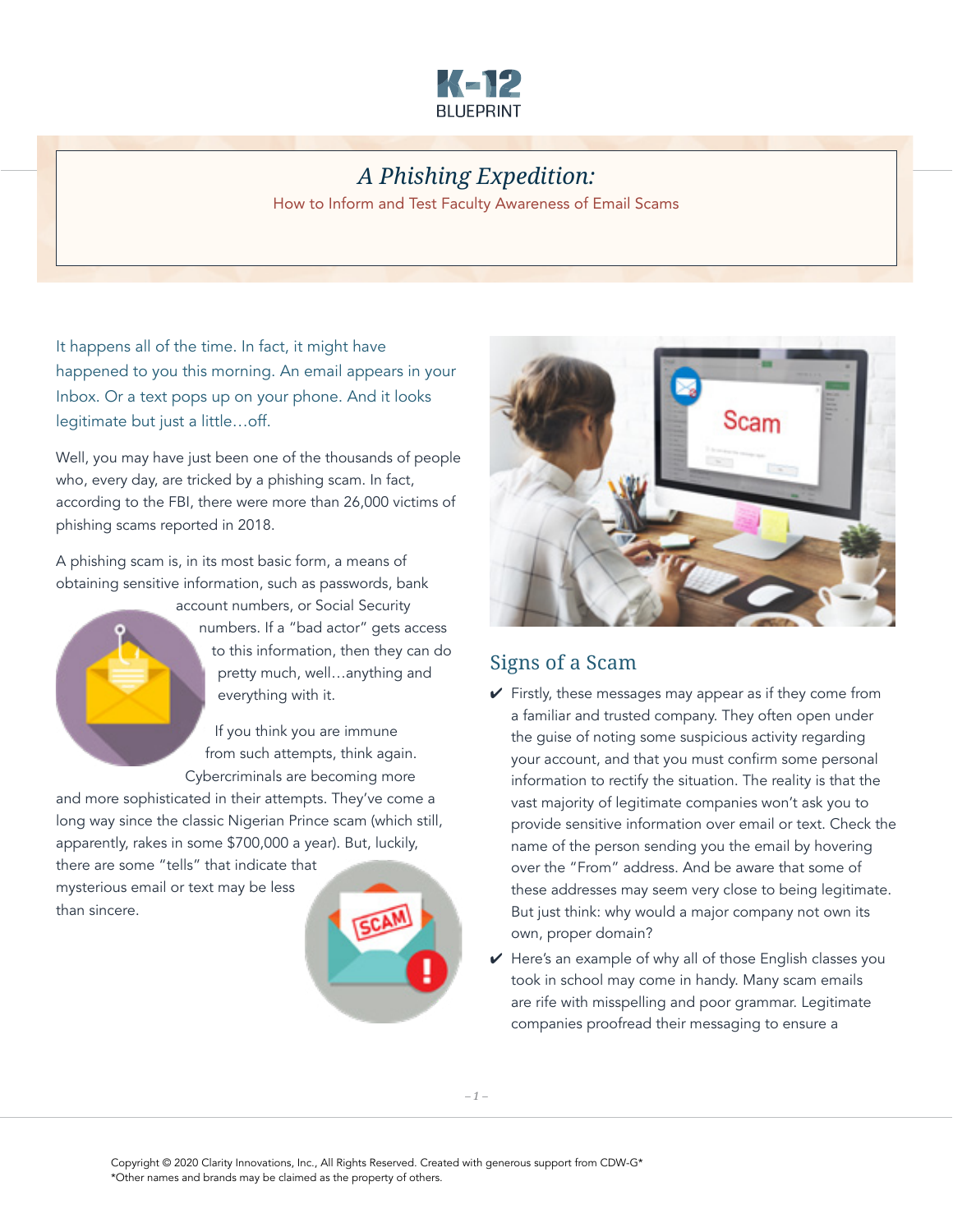professional brand experience. The content of scam emails is also often designed to make the reader panic, so that they react irrationally instead of thinking things through. Check the tone of the email to ensure that it is "professional".

- $\vee$  Usually phishing emails open with a generic greeting. But if you are a customer of a company that you routinely deal with, this company would call you by name and perhaps direct you to contact them by phone.
- $\checkmark$  Some emails are actually entirely hyperlinked (meaning, one large graphic where—no matter where you click—you are sent to a fake webpage, or harmful malware is downloaded to your device). This is a huge red flag as no reputable company would do this. Also, be sure to double check the true URL by rolling over it to ensure that it matches the URL displayed.
- $\vee$  Lastly, a scam email might also come with an attachment, masquerading as an invoice. Never, ever open an attachment unless you are expecting it. Period. Attachments and unknown links can install harmful malware. If an email or text asks you to click on a link or open an attachment, ask yourself if you have an account with the company. If no, it's a scam. If yes, reach out to the company through a website that you know is real, or by phone.





### Hook, Line, and Sinker

It doesn't matter how powerful your firewall is or how advanced your security systems are. All it takes is one gullible employee reeled in by a phishing scam to put your whole network at risk.

In addition to education (such as sharing the tips above), another powerful way of measuring faculty scam knowledge is by literally putting it to the test.

A Phishing Test involves sending out a fake email and measuring the response. One approach could include setting up a bogus Gmail address and creating a form with Google Forms. If an employee receives the email then fills out the form, you will know and can either send the offending employees a gently castigating email or simply reward employees who didn't fall prey.

Sending phishing emails to your entire school or district at once might raise suspicion, so it's best to send them out over a specified time period.

To help with your efforts, here are several sample emails that you may customize to make them even more effective!

*– 2 –*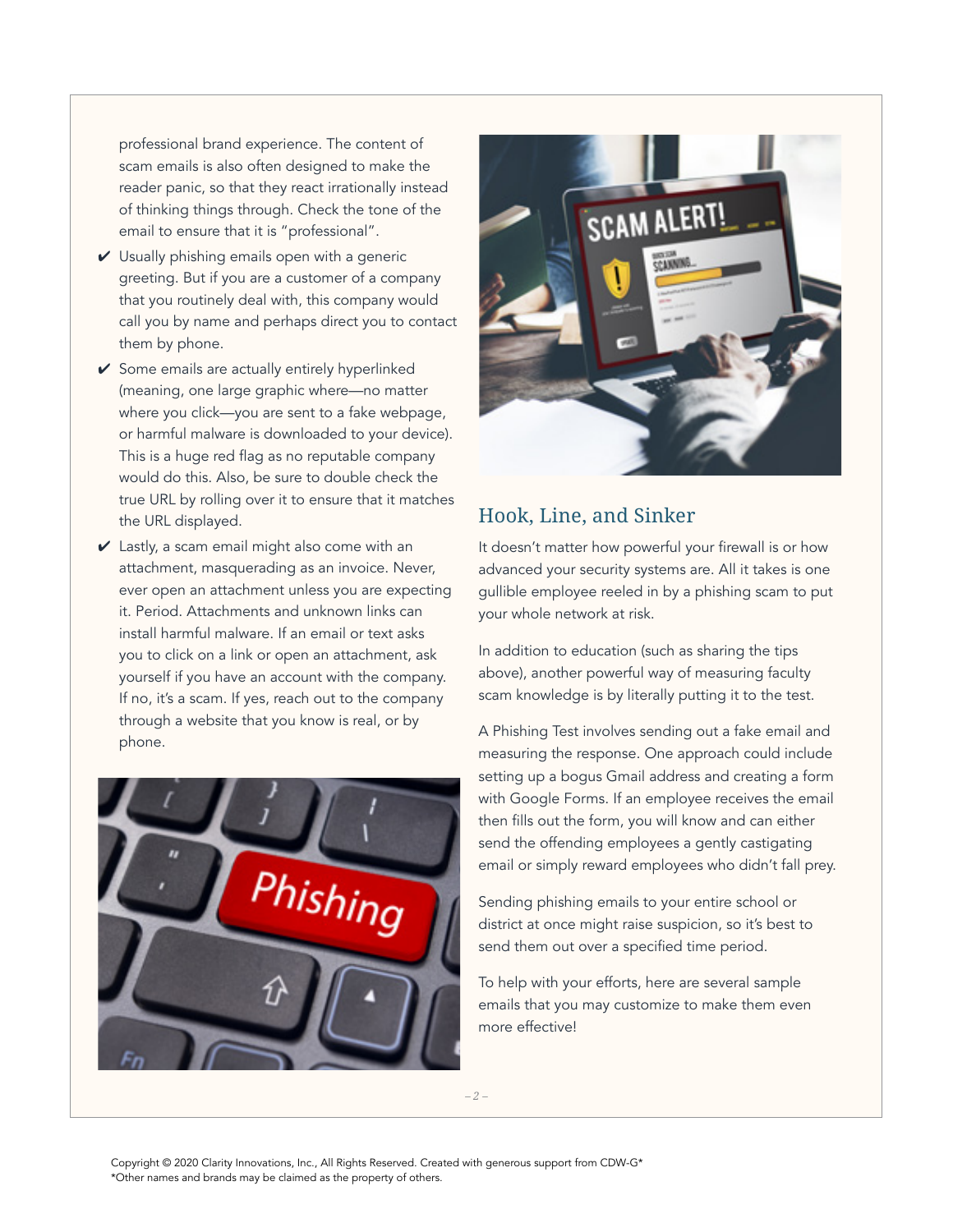From: Vendor [mail to: xxxxx]

Sent: [Date]

To: **xxxxx** 

**Subject:** Your Invoice is Available Now

Hello \_\_\_\_\_\_\_,

Thank you for your business! It was a pleasure working with your district. Your bill for \$572.63 was due [past date] however.

If you've already paid this invoice, then please ignore this email and sorry for troubling you. If you have not paid it, please do so as soon as possible to avoid incurring any penalties.

To view your invoice, visit: [URL]

If you have any questions regarding your invoice or would like to arrange alternate payment options, don't hesitate to get in touch.

Thank you,

Learning Systems Ltd.

[Download PDF]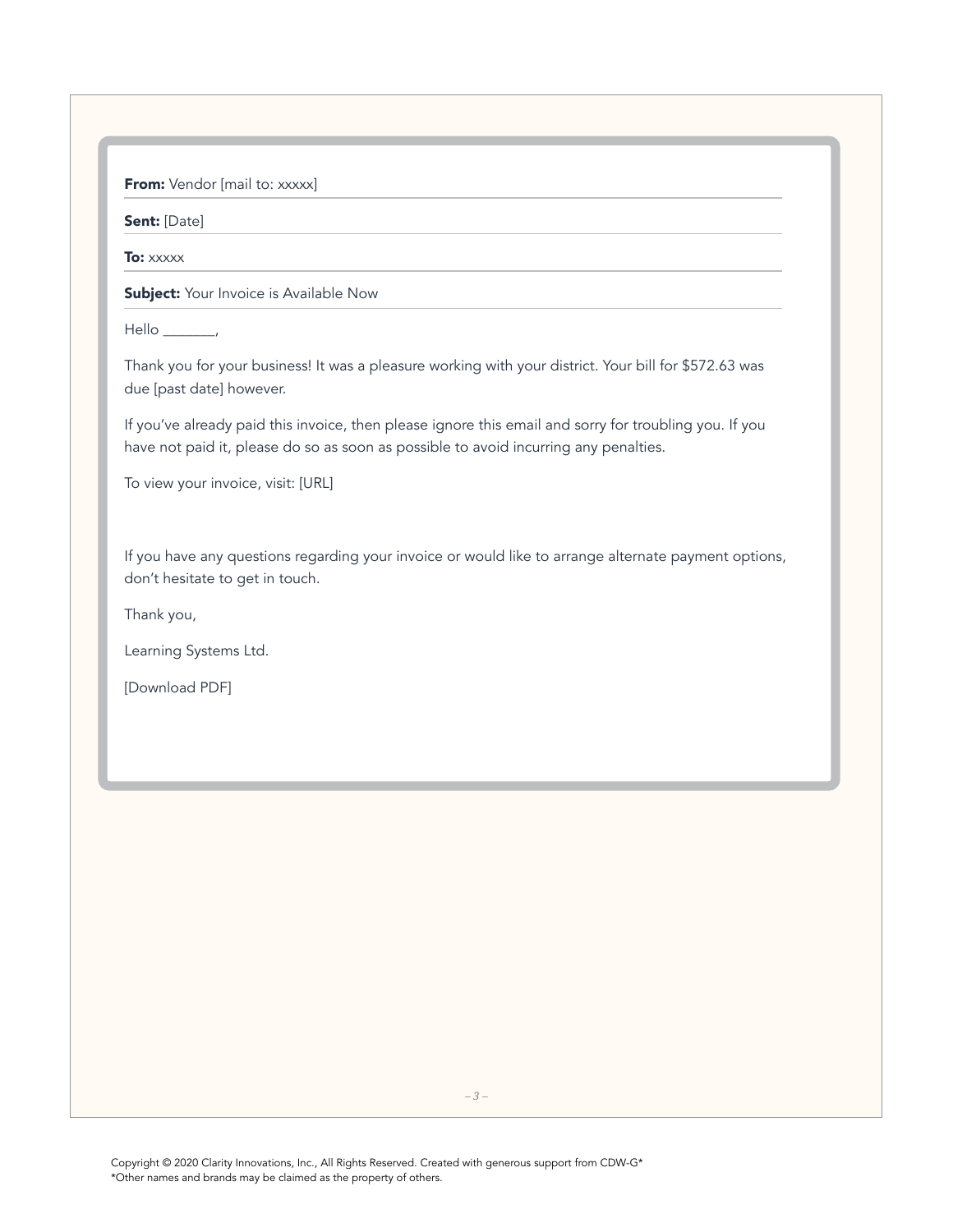#### From: Google Education Fraud

Sent: [Date]

**Subject:** Someone is Using Your Password

Hello [Name],

This email is to alert you to the fact that someone has just used your password to attempt signing in to your Google Education account.

Incident Report:

[Date and Time]

Kyiv, Ukraine

Chrome browser

Google Education has stopped this sign-in attempt. We advise you to change your password immediately to avoid unauthorized access that could affect your school or district's systems.

Change Password [Link]

Sincerely,

The Google Education Fraud Team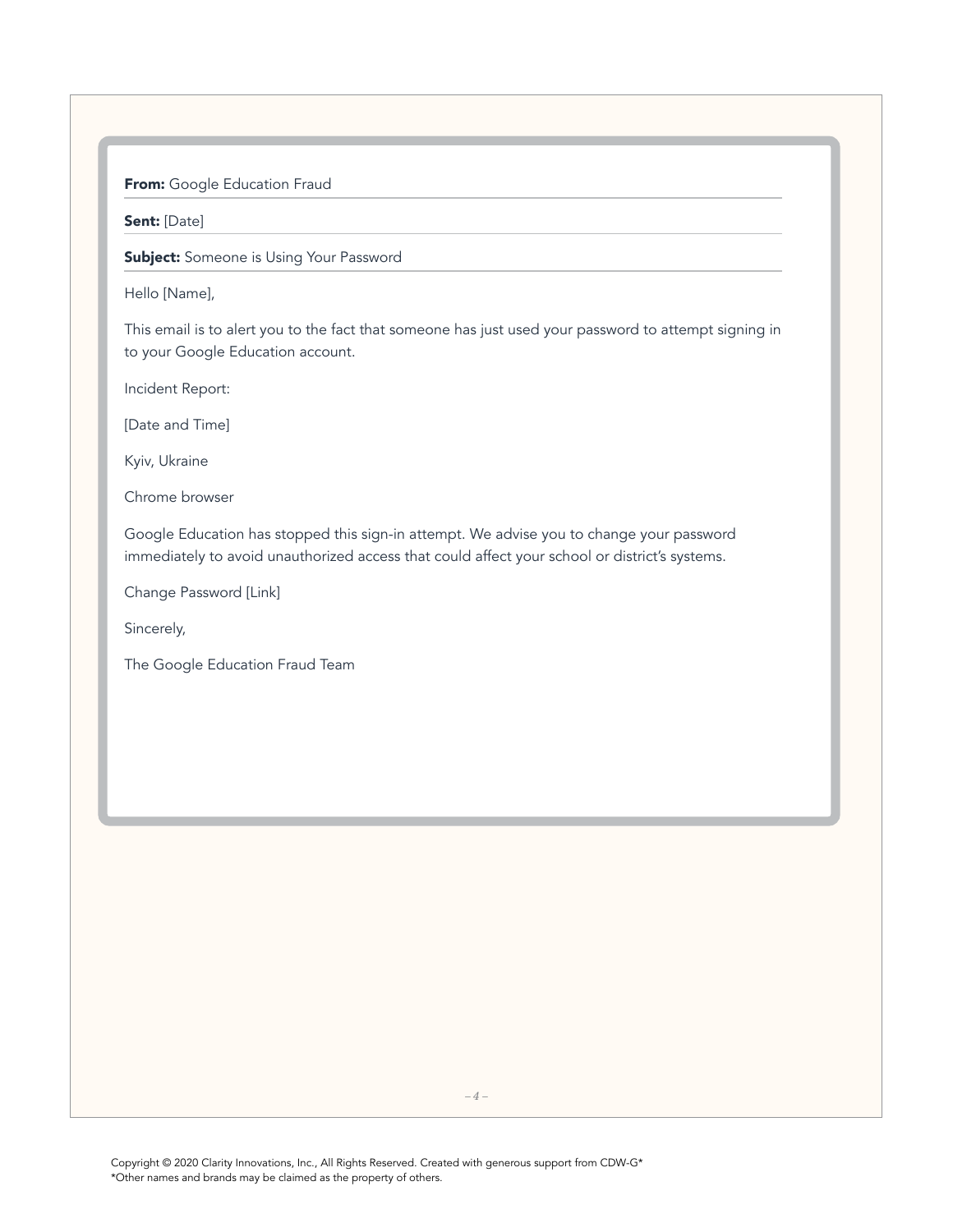#### From: DataSafe Technologies

Sent: [Date]

**Subject:** Save Your Education Data Before It is Erased

Hello [Name],

We have noticed that your school or district has not used your DataSafe account in quite a while. To better protect your student data, this account will be deleted in 14 days, so sign in now. [Link]

If you haven't experienced DataSafe services recently, they are worth another look. You do not want to risk the loss of your vital school operations and student data.

We hope to see you soon.

Sincerely,

The DataSafe Education Team

From: ePayment

Sent: [Date]

**Subject:** Re: new payment on your account

Hello [Name],

Please find attached the bank slip for the latest ePayment deposit in your account.

Regard,

ePayment Account Department

Link: [payment.zip]

*– 5 –*

Copyright © 2020 Clarity Innovations, Inc., All Rights Reserved. Created with generous support from CDW-G\* \*Other names and brands may be claimed as the property of others.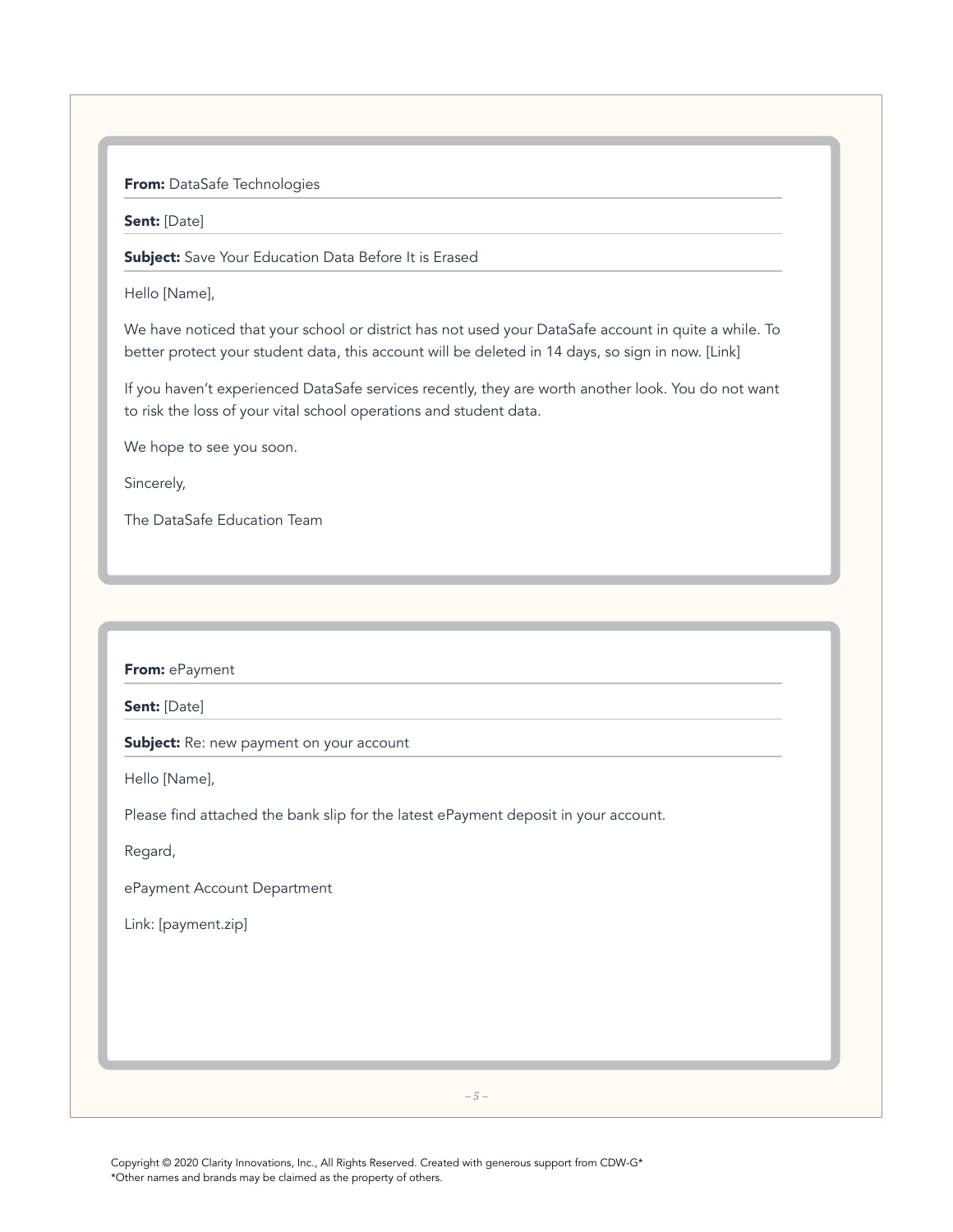#### From: Branch Manager Kevin Wilson, USPS

#### Sent: [Date]

**Subject:** Canceled Delivery

[Entire email is one large hyperlink so that if anyone clicks anywhere in the email, it will initiate a malicious attack]

[Graphic] Notification

Our courier couldn't successfully make the delivery of a parcel to you on [recent date]. Please print label and take it to your nearest post office before your parcel is returned. Thank you.

Print Shipping Label Now

[Footer] USPS. All rights reserved.

From: GlobalPay Network

Sent: [Date]

**Subject: Restore Your Account** 

Hello [Name],

We regret to inform you that your account has been restricted due to a potential security breach. To continue using your services, please download the file attached to this email and update your login information immediately.

© GlobalPay Network Inc.

[Link that looks like document icon]

*– 6 –*

Copyright © 2020 Clarity Innovations, Inc., All Rights Reserved. Created with generous support from CDW-G\* \*Other names and brands may be claimed as the property of others.